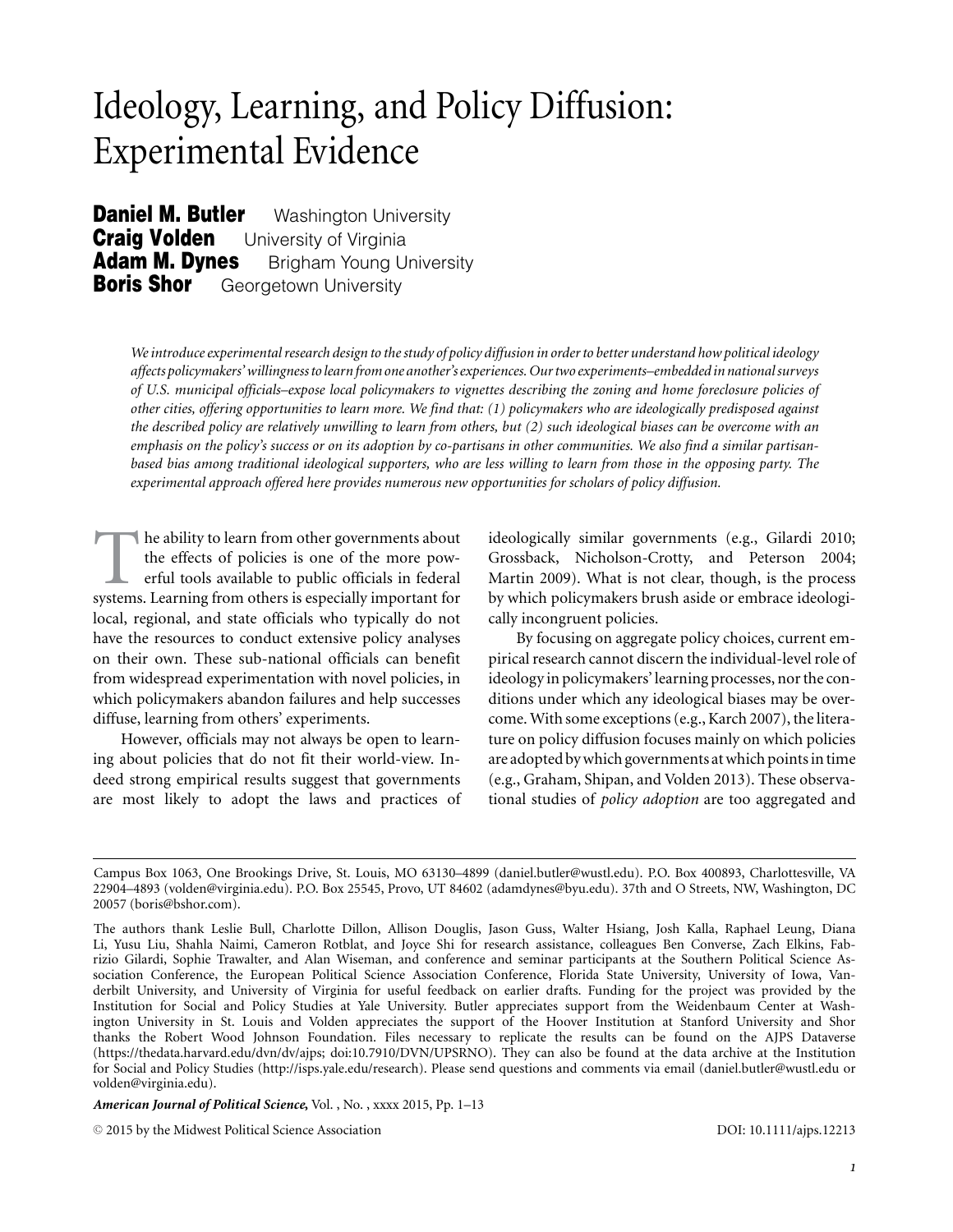tend to focus too late in the diffusion process to discern how ideology affects learning at the level of the individual policymaker.<sup>1</sup>

We propose an alternative approach to study the role of learning in the diffusion process. Recently, political scientists have used experiments to study classic problems, often producing important, new insights (e.g., Arceneaux and Johnson 2013; Butler and Nickerson 2011; Druckman 2004; Grimmer, Messing, and Westwood 2012). We argue that experiments can also be usefully applied to the study of policy diffusion. To be sure, there are limitations to this approach. For example, it is clear that little can (or should) be done to actually manipulate the policies chosen by governments and to observe the subsequent reactions of others. On the other hand, one can manipulate the information available to policymakers to determine the conditions under which they seek to learn from the experiences of others. This is precisely what we do in the current study. $^{2}$ 

Specifically, we embedded experiments about information-seeking within surveys administered to local government officials across the United States. As part of the survey, we provided vignettes about other cities' experiences with current problems facing municipalities (zoning/mixed-used developments and home foreclosures). We then asked whether the official would like to learn more about the policy, offering a link to further information to be provided at the end of the survey. Our survey experiments reveal strong ideological biases in the policy learning process, with liberal policymakers being up to twice as likely as conservatives to express interest in learning more about the described government interventions.

The experimental part of the research design explored whether such ideological biases could be overcome by changing how the government's policy experience was described in the vignette. In the experiments, we varied whether the policy was characterized as successful or failing and whether the adopting government was Republican or Democratic. Both frames had a significant impact in altering whether conservative policymakers were interested in learning more, strongly mitigating their ideological bias against learning about these policies. Partisan framing also affected liberal policymakers,

who were significantly more interested in learning about the policy when they discovered that a Democratic government had implemented it than in learning about the same policy implemented by Republicans.

These findings shed new light on the ideological nature of learning and policy diffusion, and especially on ways that policy entrepreneurs and others can help overcome ideological biases. Specifically, we find: (1) ideological biases exist even at the municipal level and on common local policy choices, and (2) these biases can be overcome with an emphasis on policy success or on earlier adoption by co-partisans. Further, this work serves as a template for future experimental research on policy diffusion.

### **The Conditional Effect of Ideology on Learning and Policy Diffusion**

Scholarship on policy diffusion is immense and fastgrowing (e.g., Graham, Shipan, and Volden 2013; Meseguer and Gilardi 2009; Stone 1999). Some of the increased interest stems from the opportunity to understand diffusion processes well beyond the geographic clustering of policies. For instance, scholars have focused on the many diverse mechanisms through which policies spread (e.g., Shipan and Volden 2008; Simmons, Dobbin, and Garrett 2006), the role of similarities across governments (e.g., Case, Hines, and Rosen 1993; Grossback, Nicholson-Crotty, and Peterson 2004; Simmons and Elkins 2004), the conditions under which diffusion is enhanced or diminished (e.g., Brooks 2005; Keleman and Sibbitt 2004; Walker 1969), the influence of policy success (e.g., Meseguer 2006; Volden 2006), and the extent to which the nature of policies themselves influences their diffusion (e.g., Makse and Volden 2011; Mooney and Lee 1995; Nicholson-Crotty 2009).

The experimental approach that we advocate can shed new light on each of these. For now we restrict ourselves to the mechanism of learning-based policy diffusion, the role of ideological similarity, the policy's perceived success, and the partisanship of previous policy adopters.

We expect officials' own ideological views to strongly affect their affinity for different policy alternatives. In broad strokes, conservative policymakers tend to be cautious about expanding the role of government, while liberal policymakers may hesitate to rely on market forces. We argue that government officials who hold such viewpoints will be less likely to seek out information about policies that they are ideologically predisposed against.

<sup>&</sup>lt;sup>1</sup>Some have placed the idea of "bounded learning" or "heuristicbased learning" central to their research agendas (e.g., Meseguer 2006), resulting in qualitative studies that highlight concerns about various biases that may emerge in the policymaking process (e.g., Weyland 2007).

<sup>&</sup>lt;sup>2</sup>Similarly, scholars have used experiments to study the diffusion of other types of innovations (e.g., Rogers 2003, 70-72) and to examine policy learning among citizens (e.g., Taber and Lodge 2006).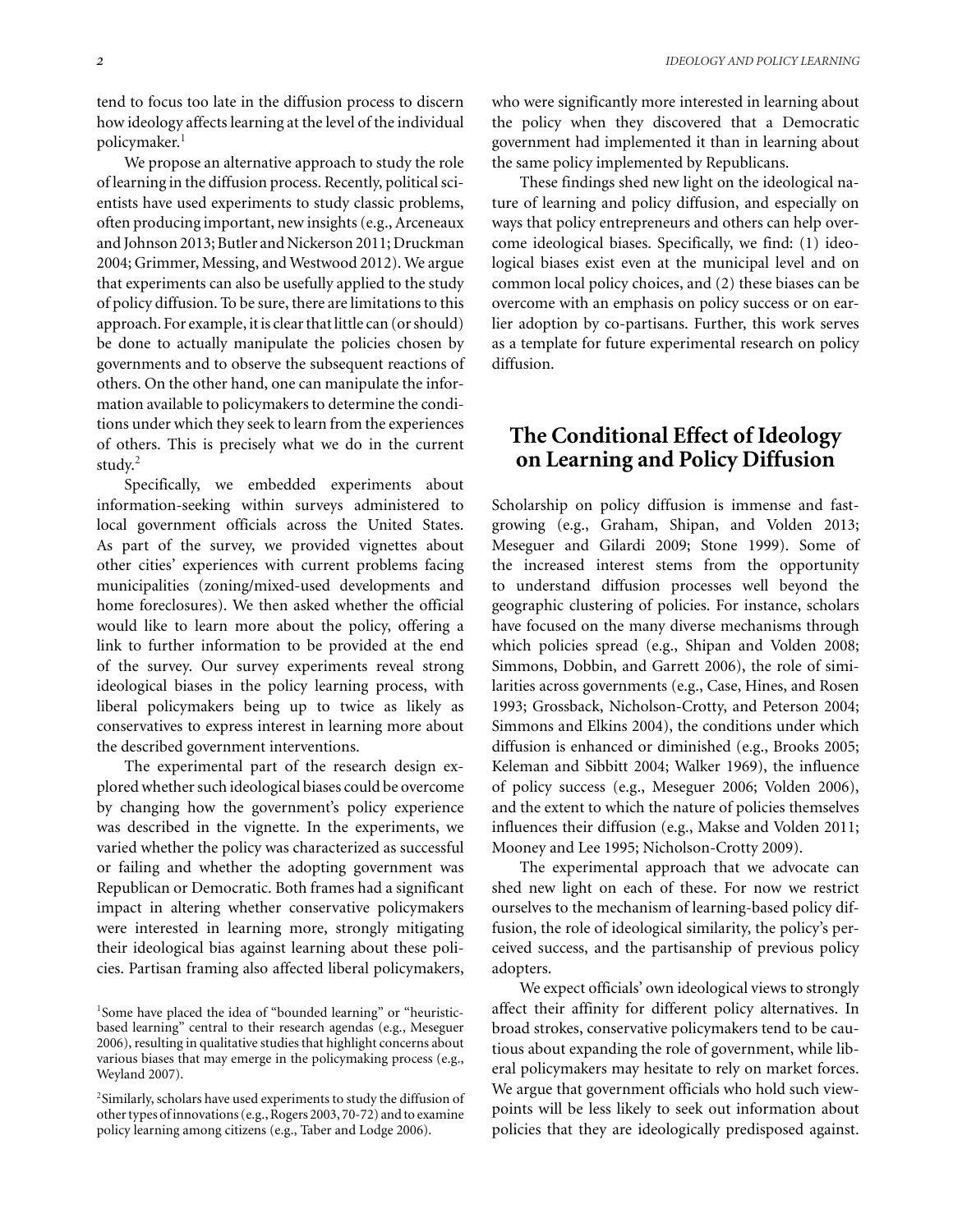Such avoidance of ideologically dissonant information may arise for psychological reasons (e.g., Iyengar and Hahn 2009; Lowin 1967). $3$  This reticence can also arise because officials simply do not want to spend time learning about a policy they are ultimately unlikely to support. However, by choosing to not learn about it at all, policymakers miss the opportunity to thoughtfully consider potentially useful programs and laws that they could in principle implement. We test this argument with the following hypothesis.

*Ideological Learning Hypothesis*: *Policymakers who are ideologically predisposed to adopting a policy will be more interested in learning about others' experiences than are those who are ideologically predisposed against the policy.*

Theoretical models suggest that the effect of such ideological considerations may be moderated by policy success. For example, the model in Volden, Ting, and Carpenter (2008) predicts that the policymakers most predisposed to a new policy idea will experiment with it regardless of evidence of failure or success. However, those who are less predisposed to the policy will only invest in learning about the policy if it has achieved success elsewhere.

Evidence of success may also work because unexpected information leads to learning (e.g., Atkeson and Maestas 2012; Meyer, Reisenzein, and Schutzwohl 1997; Schutzwohl and Borgstedt 2005). Officials who are predisposed against a policy will expect it to fail and so may be surprised when it achieves success. Consequently, evidence of success may make policymakers more willing to overcome their priors and seek out more information. As a result of these dynamics, the effect of ideology on learning should be conditional on policymakers' perceptions of the policy's effectiveness, as follows:

#### *Success Overcoming Ideology Hypothesis*: *Evidence of policy success will significantly increase the interest in learning about others' experiences among those who are initially ideologically predisposed against a policy.*

Ideological-based biases against learning may also be overcome by fellow co-partisans. When co-partisans embrace a policy that an official opposes, this may signal to the official that the policy is not as inconsistent with

her ideological worldview as she had initially thought. In this sense, the co-partisans' support for the policy may influence learning because it causes her to update her priors and thus be more likely to seek out additional information in order to find out why her co-partisans embraced the policy.

The actions of co-partisans may also lead to enhanced learning by providing officials with political cover. Policymakers may be reluctant to learn about a law or program that is not consistent with their ideological predispositions because of fears that embracing the policy will hurt their credibility within the party and their reelection prospects. However, when co-partisans elsewhere have already embraced the policy, officials have more political cover and are less likely to be singled out. Officials should thus be less likely to preemptively rule out these policies, which in turn should make them more willing to learn.

For instance, President Bill Clinton, by embracing free trade and exploiting the timely support of partisan allies, was able to win over a sufficient number of Democrats to secure passage of the North American Free Trade Agreement (Box-Steffensmeier, Arnold, and Zorn 1997). $4$  In the context of policy diffusion, Governor Tommy Thompson's efforts in Wisconsin opened up welfare reform to experimentation by other Republican policymakers across the country. Such examples serve to highlight how partisanship can play a role in overcoming ideological biases, as outlined in our final hypothesis.

*Partisanship Overcoming Ideology Hypothesis*: *Evidence of policy experimentation by co-partisans will significantly increase the interest in learning about others' experiences among those who are ideologically predisposed against a policy.*

### **Testing the Determinants of Learning and Policy Diffusion**

In recent years, scholars have made significant progress in characterizing the nature of policy diffusion by using new empirical approaches to confront a range of methodological problems (e.g., Berry and Baybeck 2005, Franzese and Hays 2008, Gilardi 2010, Volden 2006); but many obstacles remain. Testing the above hypotheses, for example, is difficult because the research design must isolate policy learning from other diffusion processes. In addition to learning, governments compete, coerce, and imitate one

<sup>&</sup>lt;sup>3</sup>Also rooted in psychology is the idea that liberals and conservatives may be differentially open to new ideas and experiences (e.g., Carney et al. 2008). However, our experiments tend to indicate that any such biases can be easily overcome with framing, which tends against the idea of a strong innate opposition to learning. Ultimately, future research would be required to separate out (and adjudicate between) these competing psychological processes.

<sup>&</sup>lt;sup>4</sup> Certainly other factors, such as side payments and President Clinton's political influence over his party, were also at play in garnering Democratic support for NAFTA.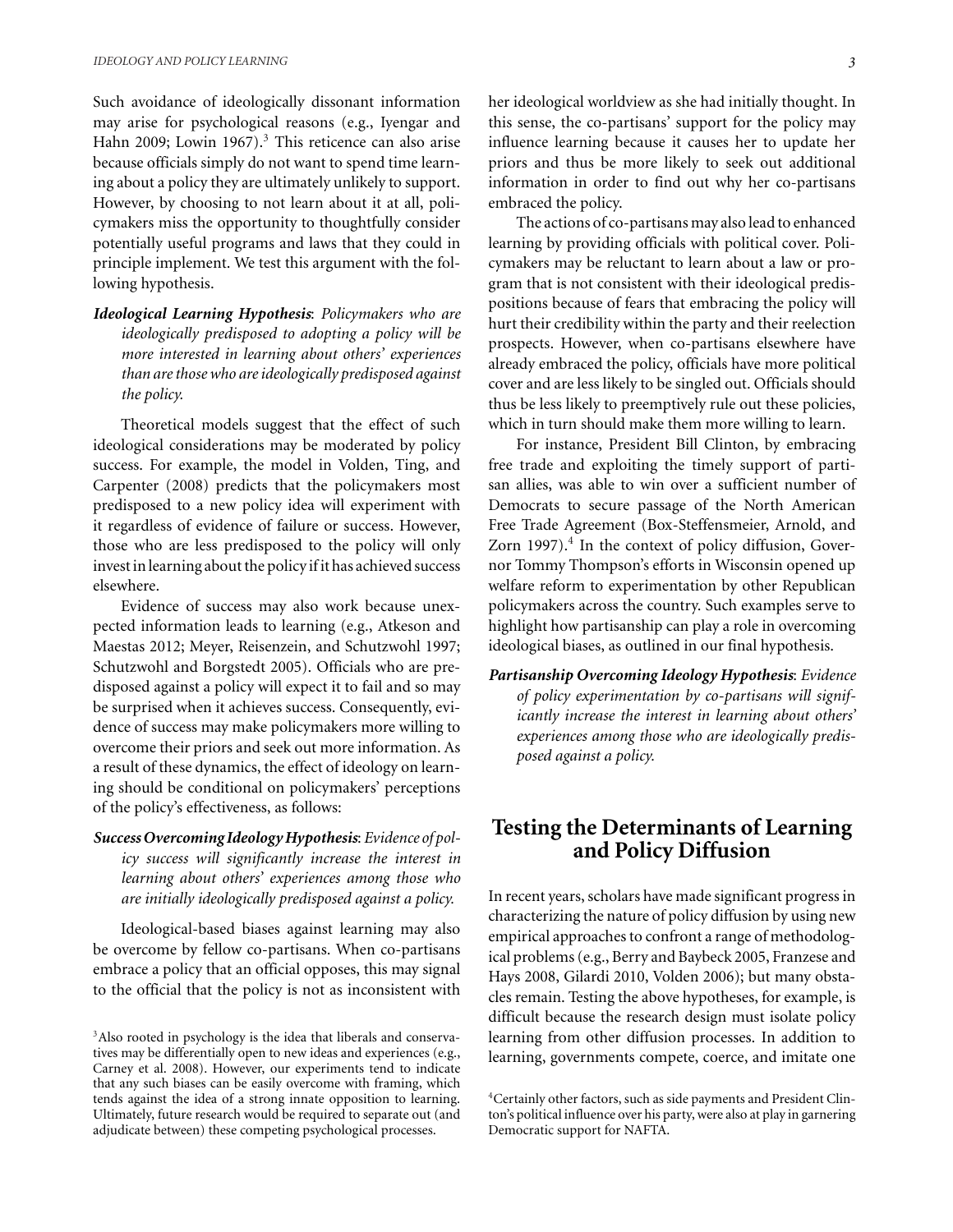another (e.g., Boehmke and Witmer 2004; Shipan and Volden 2008). Moreover, policy choices may appear interrelated merely because similar governments face similar circumstances at about the same time.

To test the above hypotheses, we believe it is helpful to move from studies of aggregate policy choices to examinations of individual learning within policy diffusion. Specifically, an ideal research design would (a) isolate the learning process involved during the consideration of a new policy, while (b) capturing characteristics of the specific policymaker engaging in learning and (c) exogenously manipulating the policymaker's perceptions of the policy's success and its acceptance among co-partisans. We are able to match these ideal conditions rather well by embedding experiments within an original survey of local government officials that we conducted in 2012.<sup>5</sup> We focus on municipalities and ask about common local issues of zoning and foreclosure policy (discussed below), for two main purposes. First, at the local level, there remains an extensive diversity of preferences across officials, with members of each political party arrayed from liberal to conservative, thus better allowing us to isolate the influence of ideological positions apart from partisanship. Second, these are issues that, despite revealing ideological differences, have not been so tainted by partisan polarization as to close off any further consideration by members of either political party.<sup>6</sup>

The online survey was created using Qualtrics and was administered to municipal officials by sending them a link to the survey, yielding more than a thousand respondents across our two experiments. We sent an initial invitation with two follow up reminders in the subsequent week. Exploring possible non-response biases, the Supplemental Appendix reports an analysis comparing those who responded to our early versus late requests with respect to the findings we report below.<sup>7</sup> Overall, the survey had a response rate of about twenty-three percent,

on par with recent expert surveys of this nature (e.g., Fisher and Herrick 2013; Harden 2013). Policymakers from smaller towns were slightly less likely to take the survey, with the median city in the sample having a population of just over 10000. About twenty-three percent of the respondents were serving as the municipality's chief executive (mayor or the equivalent), with the remaining respondents serving as city councilors (or the equivalent). Staff members who filled out the survey on behalf of the actual municipal official were excluded from the analysis.<sup>8</sup> A full description of the survey sample is provided in Appendix A.

We are able to test the effects of ideology on policy learning because we asked survey respondents about their positions on a large number of issues. Estimating ideology through these questions avoids the sorts of biases that tend to accompany traditional measures of ideology like self-identification (Ansolabehere, Rodden, and Snyder 2008). We drew questions from the "Political Courage Test" (formerly the National Political Awareness Test) that Project Vote Smart has administered to state and federal candidates in every election cycle since 1996. Specifically, policymakers were asked 28 questions drawn from the sample of 53 questions listed in Appendix B. We asked these questions at the end of the survey, to avoid priming on ideological dimensions during the experiments themselves.9

Like previous researchers, we treated these questions with their binary response options like roll call votes to estimate the policymakers' ideal points (e.g., Ansolabehere, Snyder, and Stewart 2001; Shor and McCarty 2011). Ideal points are estimated using a Bayesian item-response model (Clinton, Jackman, and Rivers 2004; Jackman 2000, 2004), in which the model assumes that preferences are characterized by quadratic utility functions with independent and normally distributed errors.<sup>10</sup> The scale for their ideal points is constructed with a mean of zero and a standard deviation of one. Higher values indicate more conservative preferences. We label this key

their ideological biases due to evidence of policy success and more willing to learn from co-partisans than were the early respondents.

<sup>10</sup>Estimation is done with the "pscl" package (Jackman 2011) in R.

<sup>&</sup>lt;sup>5</sup>The sample of city officials for the survey was constructed by first downloading a list of all of the cities in the U.S. Census. Research assistants then searched for the website of each town or city taken from the census. If the research assistants were able to identify the city's website, they then collected the name and email address of the city's mayor and council members (or the equivalent).

<sup>6</sup>Future work extending our approach to other levels of government or to more partisan-charged issues would be welcome. Moreover, some issues do not map easily onto ideological positions (e.g., Toshkov 2013), perhaps resulting in fewer biases that need to be overcome.

<sup>&</sup>lt;sup>7</sup>The key comparison in our tests is between those who responded to our early requests versus those who responded to our third and final request. Those analyses reveal that when one takes the survey is not a statistically significant moderator for our main hypotheses. However, the size and direction of the interactive variables we include suggest that non-respondents may be less willing to overcome

<sup>8</sup>Gathering policy information may be a staff responsibility in many municipalities. Therefore, further research on the willingness of staff to learn from other cities would be welcome.

<sup>&</sup>lt;sup>9</sup>Given the extensive number of questions used to measure ideology, relative to the single question for each experiment (and numerous unrelated questions in the survey), we believe there is little chance that the experimental treatments may have primed the ideology responses. Further, the bivariate relationship between the respondents' ideology scores and the treatments are neither statistically nor substantively significant.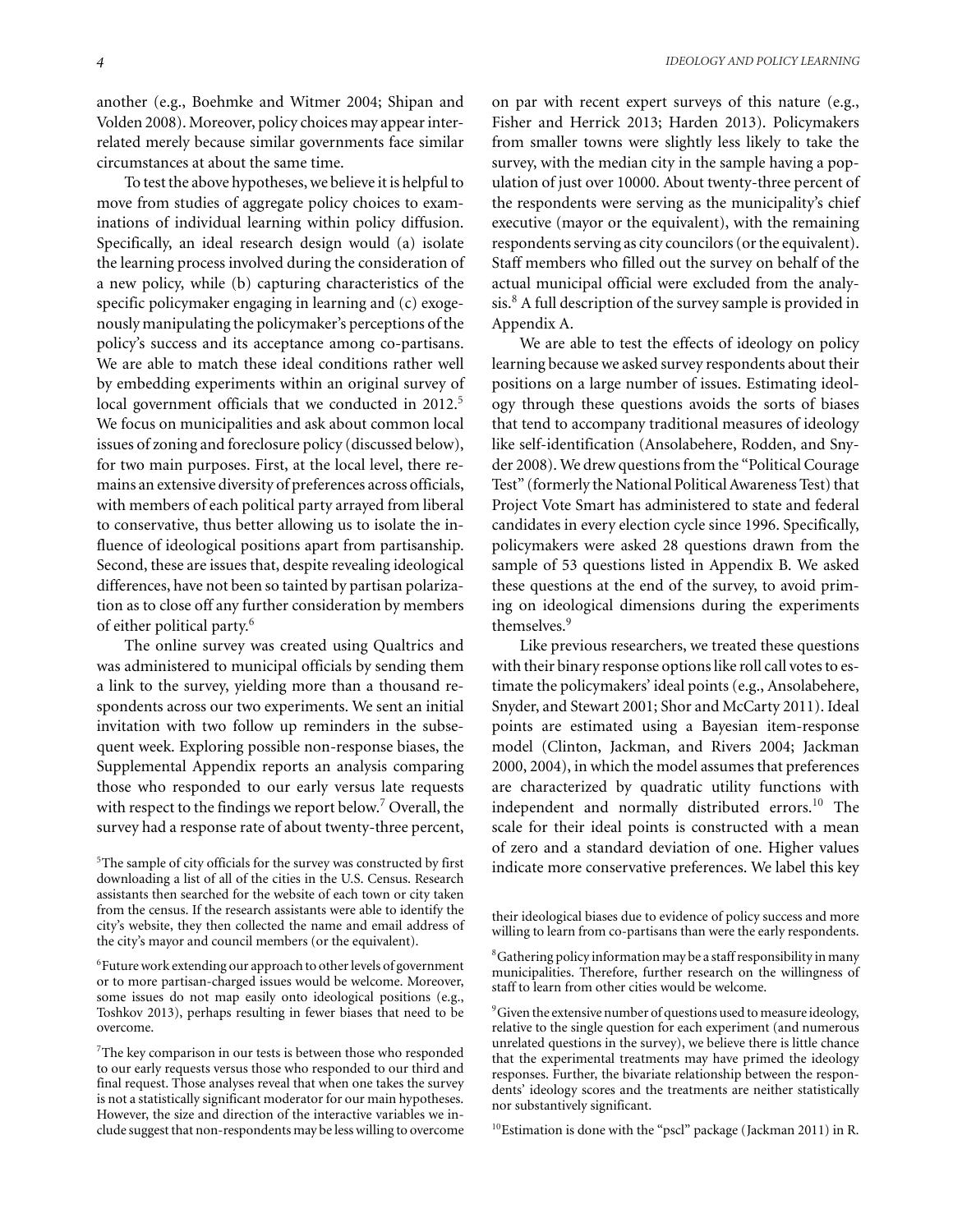**FIGURE 1 Municipal Officials' Conservatism**





independent variable *Conservatism*. Figure 1 displays the distribution of this measure for the Republicans (red) and Democrats (blue) in our sample. Interestingly, unlike the U.S. Congress, where Democrats and Republicans no longer overlap ideologically, a substantial number of self-identified partisan municipal officials overlap.

### **Experiment #1: Ideology, Learning, and Policy Success**

In each of the two experiments, we described a policy used elsewhere and then asked the official if he or she wanted to learn more about the other government's experiences. We varied key aspects of the policy we described in order to test whether those changes affected policymakers' interest in learning. Respondents were randomly assigned to treatment conditions upon beginning the survey.

Our first experiment was designed to test the role of success in overcoming ideological biases against learning. In the experiment, officials read about a city that had recently converted an obsolete strip mall into a residential community (see Box 1 for the full text of the experiment).<sup>11</sup> We then asked, "Would you want to learn more about the pros and cons of a program like this to see if it would work in your area?" We asked this question because it captures the first, necessary stage of learning-

based diffusion—information-seeking. We included balanced language about both the pros and cons in the question to ensure that we were not priming respondents to systematically favor either treatment. Policymakers who answered "Yes" were given a link at the end of the survey that took them to an information page on policies in this area at the National League of Cities' website.<sup>12</sup> We use the official's response to this question to measure the outcome (dependent variable) for the analysis,*Interest in* Learning, which takes a value of 1 for a response of "Yes" to this question and 0 for a response of "No." $13$ 

#### **Box 1: Experiment #1**

| Recently, many communities have confronted the problem of abandoned or underutilized retail<br>stores or shopping centers. In some cases, city officials have chosen to re-purpose these<br>properties, such as turning them into community centers or mixed-use developments. For<br>instance, [one city] <sup>28</sup> recently helped convert an obsolete strip mall into a residential community<br>[and quickly attracted enough residents to completely fill the community / but failed to<br>attract sufficient residents to make the renovated community sustainablel. |  |  |  |  |  |
|--------------------------------------------------------------------------------------------------------------------------------------------------------------------------------------------------------------------------------------------------------------------------------------------------------------------------------------------------------------------------------------------------------------------------------------------------------------------------------------------------------------------------------------------------------------------------------|--|--|--|--|--|
| Would you want to learn more about the pros and cons of a program like this to see if it would<br>work in your area?                                                                                                                                                                                                                                                                                                                                                                                                                                                           |  |  |  |  |  |
| Yes (we'll provide a link to an external website at the end of the survey)<br>No                                                                                                                                                                                                                                                                                                                                                                                                                                                                                               |  |  |  |  |  |
| Note: The experimental manipulations are given in bolded, bracketed text here. In the actual experiment<br>it was displayed as regular text.                                                                                                                                                                                                                                                                                                                                                                                                                                   |  |  |  |  |  |

For the experiment, we varied whether the venture was a success. We indicated the success or failure of the policy in the last line of the description of the city and the policy it implemented. Policymakers assigned to the successful policy treatment read that the decision to convert the strip mall into a residential community "quickly attracted enough residents to completely fill the community." Those assigned to the failed policy treatment read that the same decision "failed to attract sufficient residents to make the renovated community sustainable."<sup>14</sup>

<sup>12</sup> Although we did not track the users beyond the survey itself, future work could also explore the amount of time that officials spent gathering more information about the policies in question.

<sup>13</sup>This dependent variable is therefore something of a low-cost signal of intention or interest in policy learning. Future survey experiments may expand upon this approach to see how long a respondent spends on a subsequently viewed website, for example, or whether the respondent participates in a conference call or attends a meeting to find out more about a policy. Behavior at later stages of the public policy process, such as placing policy proposals on a governmental agenda, voting in their favor, or ultimately changing policy, could be explored as well, although significant ethical considerations arise in conducting experiments that may greatly impact actual public policy choices.

 $14$ We also included a "control" group, leaving out the description of the success or failure of the policy. As might be expected, the *Interest in Learning* among this control group was between the levels for the success and the failure groups, somewhat more in line with successes than with failures. Multinomial logit results based on the full dataset offer support for the same hypotheses as those reported for the subset of success and failures only. Further attempts to isolate control group effects in survey experiments of the sort reported here are difficult, because at least some context

<sup>&</sup>lt;sup>11</sup>Based on Dillon's Rule and various state restrictions, municipalities may vary in their autonomy and abilities to address the issues raised in the two experiments. Random assignment across treatments should help mitigate any concerns about the need to control for such external considerations.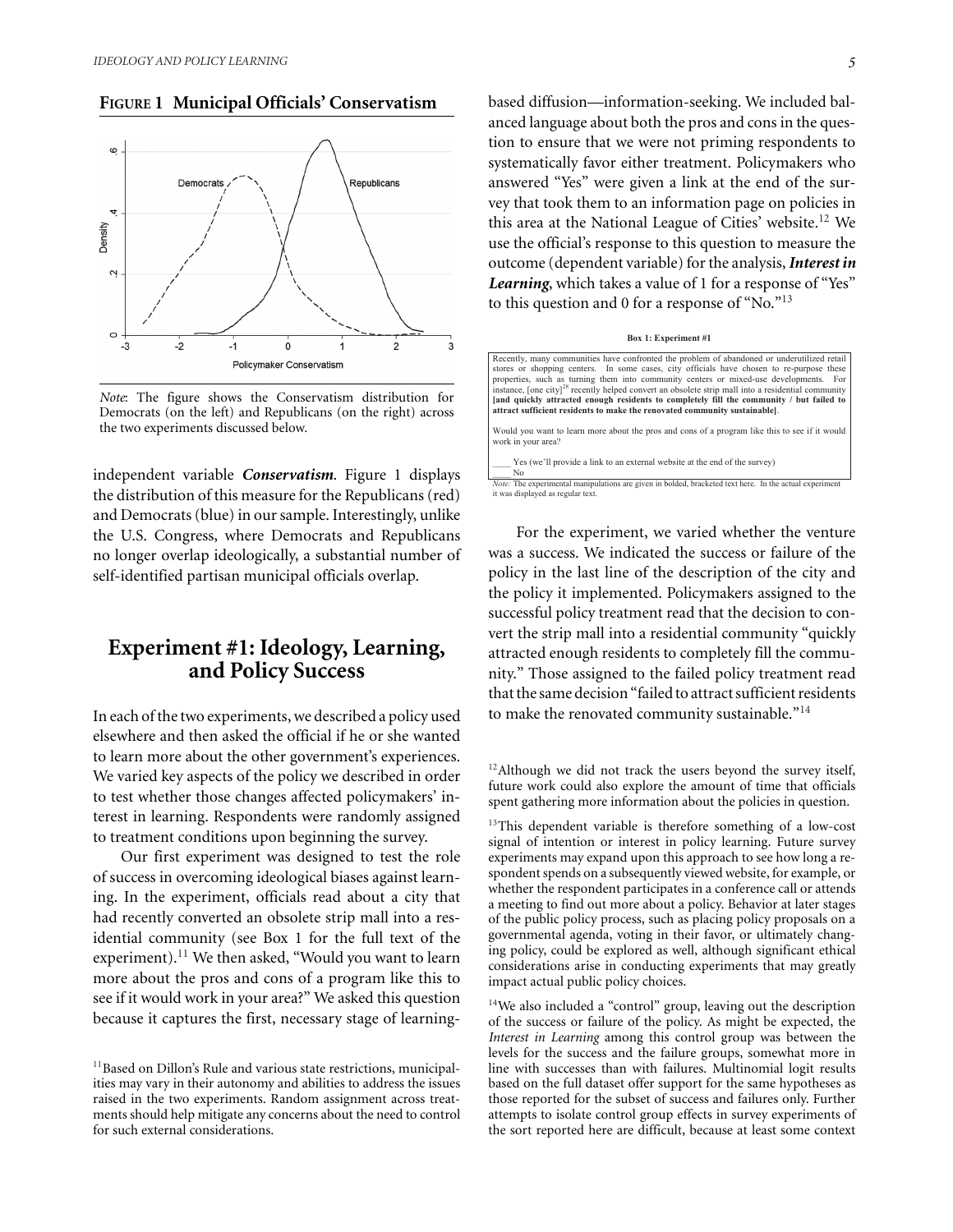#### **FIGURE 2 Diminished Interest in Learning among Conservative Policymakers**



*Notes*: Local mean smoothing is used to calculate the average of the probability (and the associated 95 percent confidence intervals) for*Interest in Learning* in Experiment #1. Carpet and ceiling plots show the exact values for each observation.

As an initial test of the Ideological Learning Hypothesis, Figure 2 illustrates policymakers' Interest in Learning across the ideological spectrum. The figure shows the raw data, with local mean smoothing and 95% confidence intervals.15 Consistent with the hypothesis, about 80% of the most liberal policymakers—who should be predisposed in favor of active government intervention in repurposing retail space—wish to learn more about the policy experience of other cities. In contrast, conservative policymakers were more than 20 percentage points less likely to express an interest in learning more. Although a majority still wanted to learn more, the drop in interest is quite large.

The level of interest is even lower among conservatives who were told that the policy had failed. Figure 3 shows similar smoothed curves, now broken down across the two experimental treatments, with policy success indicated by the solid line and policy failure indicated by the dashed line. Three main findings emerge from the figure. First, for liberal policymakers (on the left-side of the figure), interest in learning is not conditional on policy

#### **FIGURE 3 Ideological Learning from Success**



*Notes*: Local mean smoothing is used to calculate the average of the probability for *Interest in Learning* in Experiment #1. The solid line represents the "policy succeeded" treatment and the dashed line represents the "policy failed" treatment. The thick, bold sections of the lines show where the difference between the treatments is significant at the 95 percent confidence level (*p < 0.05*).

success. About 70–80% of them wished to learn more, regardless of whether the policy was described as a success or a failure. Second, both of the lines in the figure are downward sloping, suggesting that conservative policymakers are less interested than liberals in learning more about this policy. This is consistent with the Ideological Learning Hypothesis, given that conservatives are more distrustful of government interventions and so less interested in learning about such programs.

Third, the two lines diverge significantly for conservative policymakers. For the policy failure treatment, the line continues its downward trend. However, policy success is enough to stop this decline among conservatives. Consistent with the Success Overcoming Ideology Hypothesis, evidence of success is a significant factor in overcoming conservative policymakers' reservations about learning more about the other city's policy experiences. The bold portions of the curves in Figure 3 show areas of statistically significant difference (*p < 0.05*). And the size of this difference is quite large. Among policymakers with ideal points above 1.0, the two lines are 20–30 percentage points apart; conservatives require greater evidence of policy success before they wish to learn more about policies that they initially view with suspicion.<sup>16</sup>

We explore the robustness of these results by estimating empirical models that test the effect of ideology and success on learning while also controlling for other

must be offered when asking about interest in learning more about a policy. However, future work can and should consider relevant control groups when pursuing similar research.

<sup>&</sup>lt;sup>15</sup>The polynomial is calculated using the default kernel function and a bandwidth of 0.40 within the 'lpoly' command in Stata. We use this approach consistently throughout the analysis to best match results from lowess smoothing, while also yielding the variance calculations needed for confidence intervals in Figures 2 and 4 and for ranges of significant differences across treatments in Figures 3 and 5.

<sup>&</sup>lt;sup>16</sup>As shown in Appendix D, these differences are found mainly among conservative officials in the Republican Party.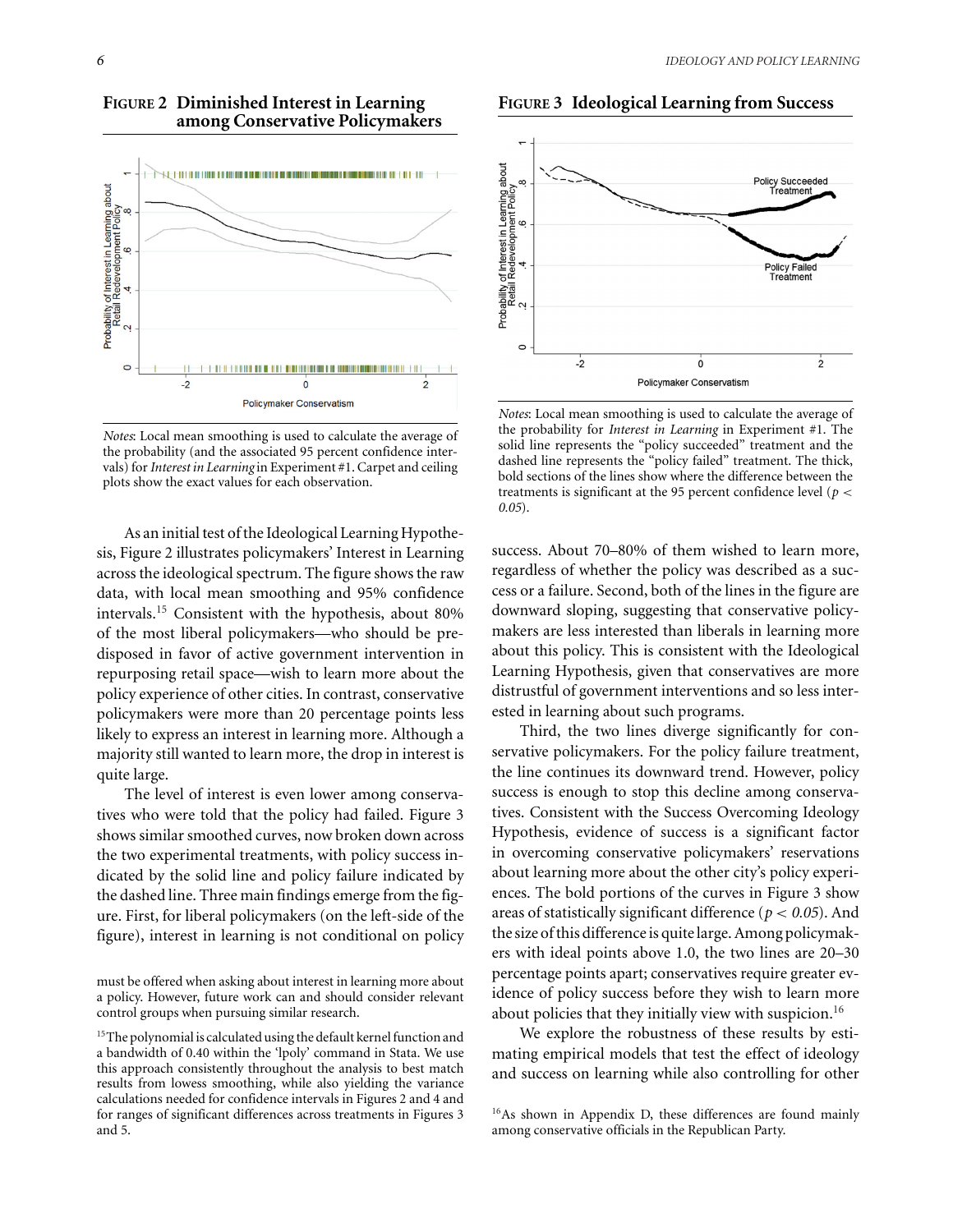**TABLE 1 Success and Ideological Learning**

|                               | (1)       | (2)       | (3)       |
|-------------------------------|-----------|-----------|-----------|
| Respondent's Conservatism     | $-0.34**$ | $-0.51**$ | $-0.55**$ |
|                               | (0.10)    | (0.14)    | (0.18)    |
| Conservatism $\times$ Success |           | 0.35      | $0.44*$   |
|                               |           | (0.19)    | (0.21)    |
| Treatment: Success            |           | 0.29      | 0.32      |
|                               |           | (0.19)    | (0.20)    |
| Considered Issue Before       |           |           | $1.26***$ |
|                               |           |           | (0.23)    |
| Democrat                      |           |           | 0.01      |
|                               |           |           | (0.32)    |
| Republican                    |           |           | $-0.04$   |
|                               |           |           | (0.25)    |
| Partisan Election             |           |           | $-0.13$   |
|                               |           |           | (0.24)    |
| Logged Population             |           |           | 0.08      |
|                               |           |           | (0.07)    |
| Percent Black                 |           |           | 1.19      |
|                               |           |           | (1.06)    |
| Percent Latino                |           |           | $-0.03$   |
|                               |           |           | (0.81)    |
| Percent with Some College     |           |           | $-0.86$   |
|                               |           |           | (0.93)    |
| Unemployment Rate             |           |           | $-2.32$   |
|                               |           |           | (2.08)    |
| Percent: Unpaid 1st Mortgage  |           |           | $-1.69$   |
|                               |           |           | (1.11)    |
| Percent: Unpaid 2nd Mortgage  |           |           | 2.21      |
|                               |           |           | (2.74)    |
| Constant                      | $0.64***$ | $0.50**$  | 0.22      |
|                               | (0.09)    | (0.13)    | (0.91)    |
| N                             | 541       | 541       | 514       |
| $\chi^2$                      | $13.3**$  | $19.9**$  | $71.1***$ |

*Notes:* Logit analysis of the dichotomous *Interest in Learning* dependent variable, from Experiment #1. Self-identified Independents/Non-partisans are the excluded group in Model 3. Standard errors in parentheses. \*\*  $p < 0.01$ , \*  $p < 0.05$ , two-tailed.

relevant factors. Logistic regression models are used because our dependent variable, *Interest in Learning*, is binary. As reported in Table 1, each model includes respondents' *Conservatism* to explore the effect of ideology.

Model 1, which gives the results when not including any control variables, confirms the pattern shown in Figure 2. The negative coefficient on *Conservatism*, which is statistically significant ( $p < 0.01$ ), means that conservatives generally show a lower level of interest in learning about this policy.

However, this ideological bias is moderated by whether the policy in question was successful. Model 2 tests the moderating impact of success by including a term for the interaction between the ideology measure and the *Success* indicator, which takes a value of 1 for subjects exposed to the success treatment, in the regression model. The positive coefficient ( $p = 0.04$ , one-tailed) on the interaction term suggests that evidence of success is more important for conservatives than for liberals. This is in line with expectations from the Success Overcoming Ideology Hypothesis. The large negative coefficient on *Conservatism* indicates a significant ideologically based learning bias for policies described as failures, whereas the similar effect for successful policies is calculated by adding the coefficient on the interactive term to this main effect. In so doing, we see that the effect of ideology is diminished to a third of its size upon characterizing the policy as a success rather than a failure.<sup>17</sup>

These results are also robust to including control variables in the regression model. The control variables added to Model 3 come from the information gathered in the survey and from details about cities gathered independently from the American Community Survey.<sup>18</sup> Using information from these sources, we controlled for the policymaker's partisanship (with self-identified Independents/Non-partisans representing the excluded category) and electoral status, as well as the city's size, racial makeup, average educational attainment, unemployment rate, and potential foreclosure status.<sup>19</sup> All variables, their sources, and descriptive statistics are given in Appendix C.

Perhaps most importantly, we control for whether the officials had considered the issue before. We measure prior interest in the issue based on policymakers' responses to the following question that we asked earlier in the survey: "Have you ever considered redevelopment and rezoning of abandoned retail space in your area?" We control for prior interest in the issue to prevent omitted variable bias and to provide something similar to a manipulation check. If our experiment is capturing true

<sup>17</sup>The total effect for *Conservatism* among those receiving the successful treatment is  $(-0.51) + 0.35 = -0.16$ , which is only 31% as large as the −0.51 effect for the failed policy treatment. Of course, the impact of these variables on the probability of *Interest in Learning* taking a value of one depends on values taken by other independent variables and on the logit function.

<sup>18</sup>The smaller sample size is the result of missing data for some of the control variables.

<sup>19</sup>Additional controls for the type of government in the city and for size thresholds (beyond which learning might become more likely) did not have a meaningful impact on support for the main hypotheses in either of the experiments, nor were they statistically significant.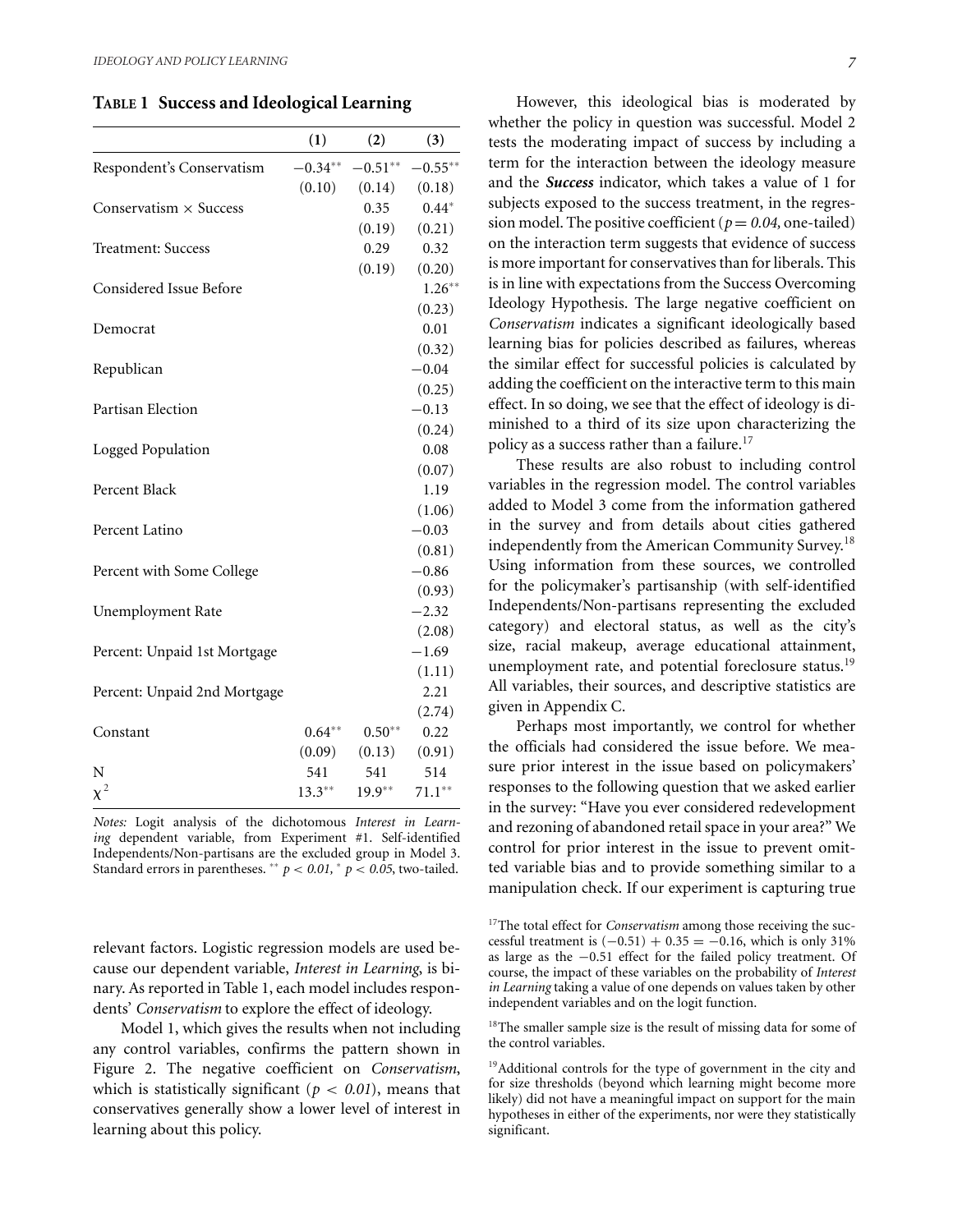interest in a policy, then the policymakers who represent communities confronting this issue *should be more interested* in learning about the policy.<sup>20</sup>

The large and positive coefficient on the variable*Considered Issue Before* provides strong evidence that our experiment is capturing real interest among policymakers in learning about the policy. Setting all other variables at their means in Model 3, the policymakers for whom mixed-use developments were recently relevant have a 73% chance of responding that they want to learn more, relative to only 44% for those who had not previously considered the issue.

The results of Model 3 provide further support for the Success Overcoming Ideology Hypothesis. Significantly, the moderating effect of success on the ideological bias in learning holds after controlling for the individual-level factors. In fact, the coefficient on the interaction term is about half a standard deviation larger in magnitude than in Model 2, and is statistically significant at the 0.05 level (two-tailed). To put this in perspective, moderate policymakers (*Conservative* = 0) express an interest in learning from failures 70% of the time and from successes 77% of the time, when holding other variables constant at their mean values. In contrast, the comparable rates for conservatives (*Conservative* = 1.5) are 51% and 73%, a difference of 22 percentage points.<sup>21</sup> This gap is about the same size shown in Figure 3 without controlling for other factors affecting the desire to learn. These results support the Success Overcoming Ideology Hypothesis, showing that many ideological policy skeptics require evidence of success in order to be enticed to learn more, whereas those ideologically predisposed to a policy do not require such evidence.

### **Experiment #2: Ideology, Learning, and Partisanship**

In our second experiment we look at the moderating effect of partisanship on the ideological bias in policymakers' interest in learning more about housing policies to deal with foreclosures and vacant properties. This experiment was again embedded within the 2012 American Municipal Official Survey, although it was delivered to a different, randomly-chosen subset of officials than those in the first experiment. Our vignette, shown in Box 2, described a community that had an increase in foreclosures and dealt with it by passing various measures (including a measure to allow neighbors to buy and maintain a foreclosed property after the house was demolished). We then asked the policymakers, "Would you want to learn more about the pros and cons of a program like this to see if it would work in your area?" We altered the specific policy across Experiments #1 and #2 as a way to ensure that our findings for the baseline Ideological Learning Hypothesis were robust to alternative policies, although we maintained nearly every other aspect of the experiment for the sake of consistency. As in Experiment #1, we noted that if they clicked yes we would give them a link at the end of the survey to an external website on the topic (officials who clicked "yes" were redirected to information about these policies provided on the National League of Cities' website). We again code the variable *Interest in Learning* so it takes a value of 1 for "Yes" and 0 for "No."

#### **Box 2: Experiment #2**

| In a community dealing with an increase in foreclosures, [Republican/Democratic] officials<br>passed a comprehensive measure to address foreclosures and vacant properties. Among other<br>aspects, the policy facilitated neighbors purchasing and maintaining their former neighbors'<br>property after the house was demolished. |
|-------------------------------------------------------------------------------------------------------------------------------------------------------------------------------------------------------------------------------------------------------------------------------------------------------------------------------------|
| Would you want to learn more about the pros and cons of a program like this to see if it would<br>work in your area?                                                                                                                                                                                                                |
| Yes (we'll provide a link to an external website at the end of the survey)<br>No                                                                                                                                                                                                                                                    |
| Note: The experimental manipulations are given in bolded, bracketed text here. In the actual experiment<br>it was displayed as regular text.                                                                                                                                                                                        |

We experimentally manipulated whether the officials who implemented the policy were Republicans or Democrats (see the bolded text in brackets in Box 2) in order to test whether government officials are more interested in learning from co-partisans. If the Partisanship Overcoming Ideology Hypothesis is correct, officials should be more interested in the policy implemented by their co-partisans than by the opposing party, especially among those respondents who are ideologically predisposed against the policy.

Figure 4 gives the average percent of policymakers expressing an interest in learning more about the policy as a function of their ideology. As with Figure 2, this figure shows the raw data across both treatments, smoothed locally. Once again, the figure offers preliminary support for the Ideological Learning Hypothesis. The more-conservative policymakers are about 15 percentage

<sup>&</sup>lt;sup>20</sup>This enhanced interest may be partially offset by those who have already received sufficient information about the issue and therefore have little interest in additional information.

 $21$ This is calculated based on Model 3, setting all control variables to their means. The estimated marginal effects are for Republicans and are practically unchanged when looking at Democrats or Independents at those same levels of *Conservatism*.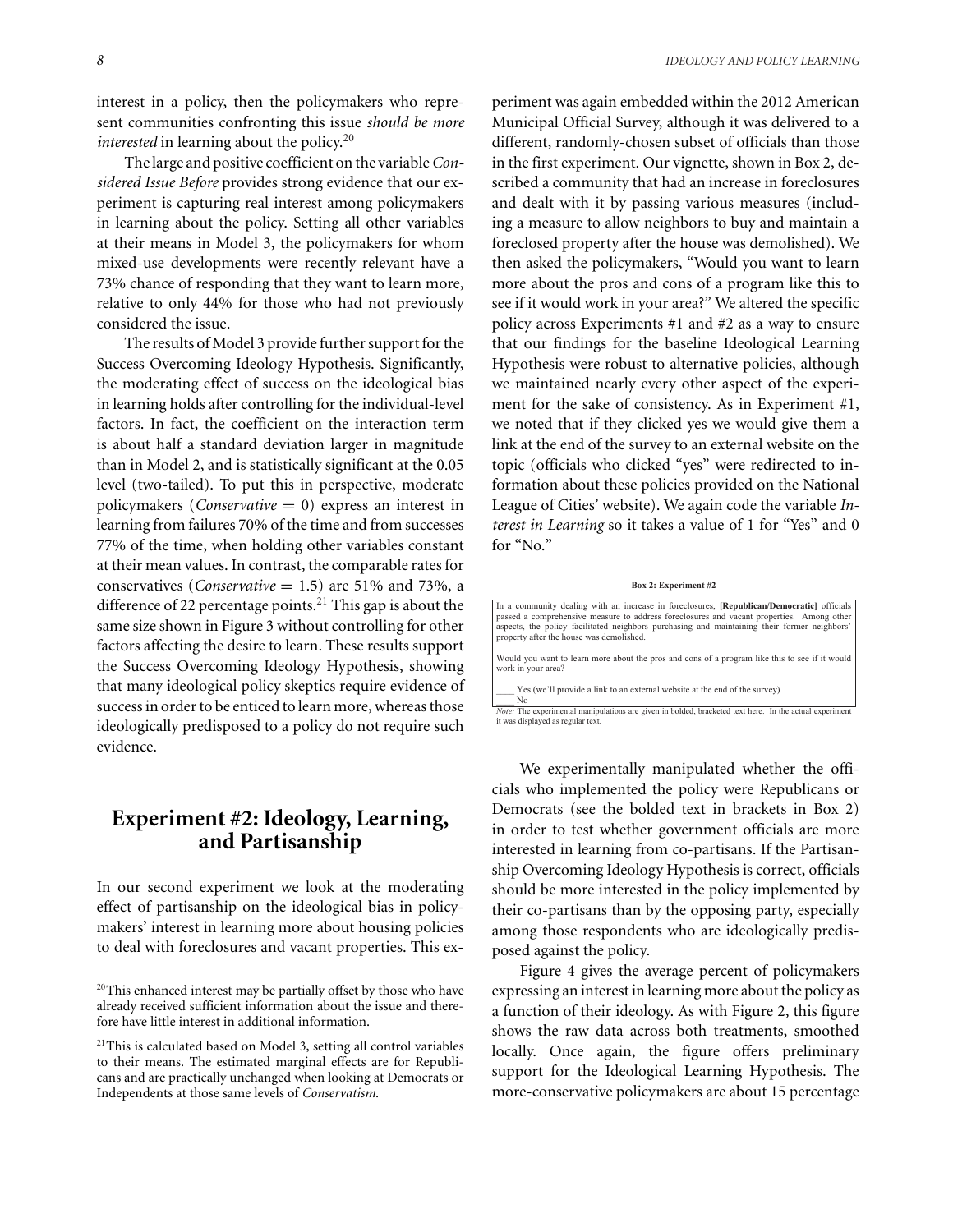

#### **FIGURE 4 Conservative Disinterest in Learning about Foreclosure Policy**

*Notes*: Local mean smoothing is used to calculate the average of the probability (and the associated 95 percent confidence intervals) for*Interest in Learning* in Experiment #2. Carpet and ceiling plots show the exact values for each observation.

points less interested in learning about other cities' foreclosure policies than are their liberal counterparts.<sup>22</sup>

The key treatment in the second experiment is whether the officials in the implementing community were from the same party as the respondent. Therefore, based on whether the officials in the vignette were described as Republican or Democratic, we created the indicator variable *Same Party* to take a value of 1 if respondents were from the same party as the officials in the vignette and 0 if they were from the opposing party. Non-partisan and Independent respondents are thus excluded from this analysis (and from the results shown in Figure 4).

If the Partisanship Overcoming Ideology Hypothesis is correct, we should see that ideological conservatives (who in this case are almost entirely Republicans) should be much more interested in learning from members of their own party than in learning from the other party. Illustrating a smoothed version of the raw experimental data, Figure 5 shows just such a pattern. As with Figure 3, the two lines show locally weighted average interest in learning across treatments, here with the dashed line showing the level of interest when the implementing

**FIGURE 5 Ideology and Learning from One's Own Party**



*Notes*: Local mean smoothing is used to calculate the average of the probability for *Interest in Learning* in Experiment #2. The solid line represents the same party treatment and the dashed line represents the other party treatment. The thick, bold sections of the lines show where the difference between the treatments is significant at the 95 percent confidence level ( $p < 0.05$ ).

officials are from the opposition party and the solid line when the implementing officials are co-partisans.

The results are striking. While conservatives (typically Republicans) have little interest in learning about the opposition's policies in this area, their interest is piqued when given the opportunity to hear about Republicans' activities. This interest in learning from copartisans mitigates and actually reverses the ideological bias. For policymakers who are very conservative, their interest in learning from co-partisans is even higher than the interest among moderates. For the most conservative respondents, the interest-in-learning gap between the other-party treatment and the same-party treatment rises to about 30–40 percentage points. Perhaps they are intrigued by other Republican governments embracing the policy of neighbors, rather than the government, purchasing and maintaining foreclosed properties.

While less relevant to testing the Partisanship Overcoming Ideology Hypothesis, the other parts of the figure are also intriguing. For moderates, there is little difference between wishing to learn from co-partisans or from the opposing party, with perhaps even a small enhanced desire to reach across party lines. These moderates appear like "ambivalent partisans," as the source of the policy evidence does not affect their interest in learning (e.g., Lavine, Johnston, and Steenbergen 2012). In contrast, only half of liberal Democrats (on the left side of the figure) are interested in learning from Republicans, whereas more than 70% want to hear about Democratic policy

 $22$ While we argue that this policy is generally liberal-leaning (in its government involvement in the market), the specific policy of neighbors (rather than the government) buying the property has a market-based component. This consideration may help explain the smaller ideological effect in Experiment #2 compared to that in Experiment #1. In contrast to the liberal-leaning policies explored in these two experiments, future work replicating and extending our analyses on conservative-leaning policies would be welcome.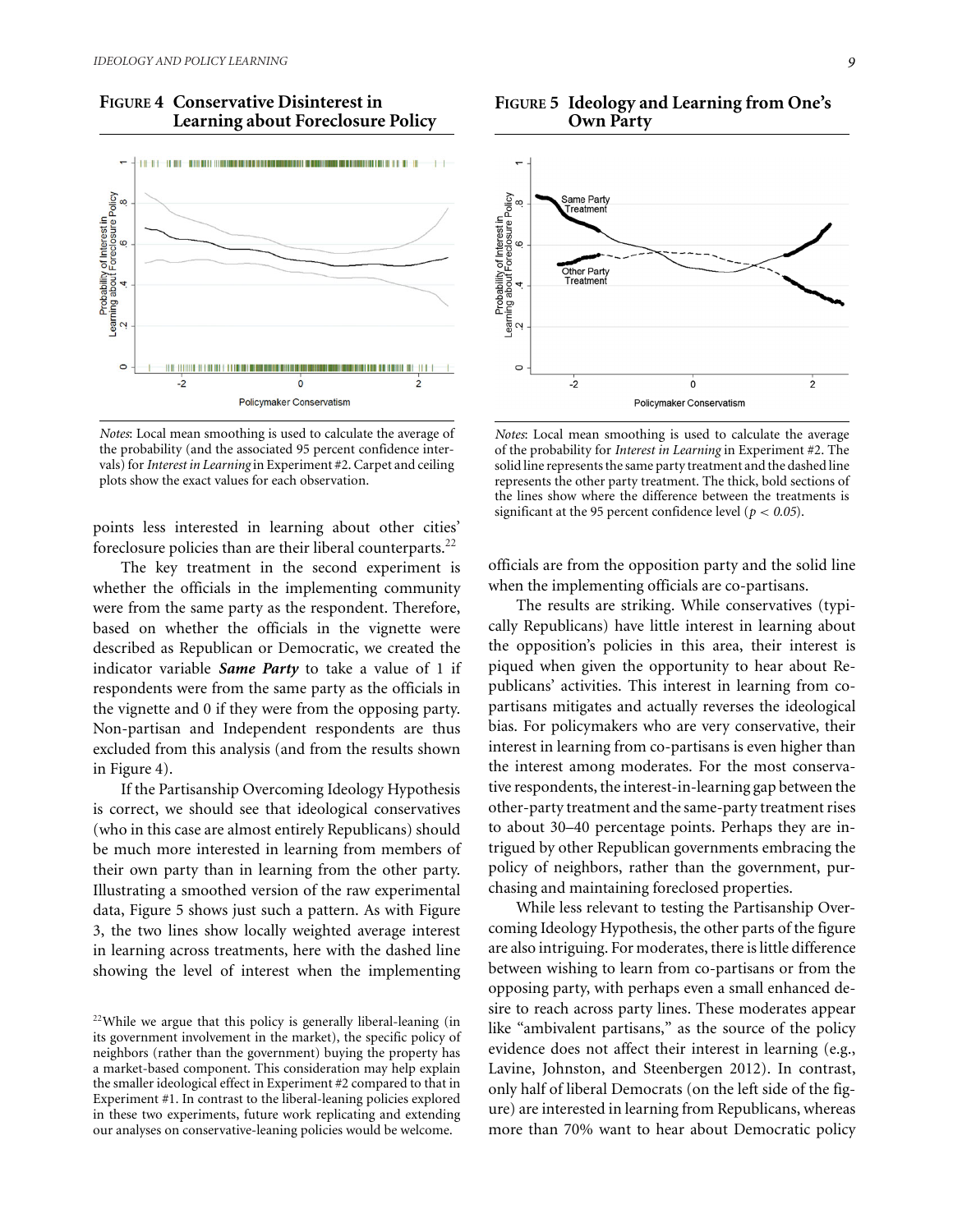experiments. Thus the effect of partisanship, while helping overcome the ideological bias among conservatives, raises concerns for a new partisan-based bias among liberals. Rather than being a force that solely broadens the pattern of learning and policy diffusion, partisanship can also undermine such learning precisely where it is most likely to occur absent any partisan cues. Finally, as shown in Appendix D, the same patterns in Figure 5 emerge upon examining Democrats and Republicans separately, with the difference on the liberal end occurring among Democrats and that on the conservative end emerging mainly among Republicans.

In Table 2, we test the robustness of the results relating to ideological bias and partisan learning by using logit regressions to estimate models that include the same set of controls used in the regressions from the first experiment. Model 4, like Model 1 in Table 1, provides strong support for the Ideological Learning Hypothesis. Conservatives are considerably less likely to express an interest in learning about other municipalities' policies in this area than are liberals. Model 5 shows something of a muddled result, with neither the main effect for *Conservatism* nor its interaction with the *Same Party* treatment attaining statistical significance. This is a consequence of trying to project a linear model onto a clearly nonlinear pattern, as illustrated in Figure 5. To account for this, we create a new variable, *Extremism*, which equals the policymaker's *Conservatism* if the respondent is Republican; but for Democratic policymakers, *Extremism* is set at (-1) **×** *Conservatism*. <sup>23</sup> Thus, the most conservative Republicans and most liberal Democrats have the highest values of *Extremism*. 24

In Model 6, the patterns of Figure 5 clearly emerge once again. Most notably, the large, positive, and statistically significant coefficient on the interaction between *Extremism* and *Same Party* reveals the enhanced desire to learn from co-partisans among conservatives and liberals. Put simply, more ideologically extreme policymakers exhibit a stronger co-partisan learning bias.

Model 7 shows that this same relationship holds even when we include the individual-level and municipal-level control variables found in Table 1; ideological extremists from both sides of the spectrum strongly prefer to learn

## *10 IDEOLOGY AND POLICY LEARNING*

|                     | (4)      | (5)     | (6)       | (7)       |
|---------------------|----------|---------|-----------|-----------|
| Respondent's        | $-0.18*$ | $-0.12$ |           |           |
| Conservatism        | (0.08)   | (0.12)  |           |           |
| Treatment:          |          | 0.11    | $-0.48$   | $-0.54$   |
| Same Party          |          | (0.17)  | (0.25)    | (0.28)    |
| Conservatism ×      |          | $-0.10$ |           |           |
| Same Party          |          | (0.16)  |           |           |
| Ideological         |          |         | $-0.18$   | $-0.20$   |
| Extremism           |          |         | (0.18)    | (0.19)    |
| Extremism ×         |          |         | $0.81**$  | $0.90**$  |
| Same Party          |          |         | (0.25)    | (0.27)    |
| Considered          |          |         |           | $1.03***$ |
| <b>Issue Before</b> |          |         |           | (0.20)    |
| Democrat            |          |         |           | 0.26      |
|                     |          |         |           | (0.19)    |
| Partisan            |          |         |           | 0.29      |
| Election            |          |         |           | (0.21)    |
| Logged              |          |         |           | 0.12      |
| Population          |          |         |           | (0.06)    |
| Percent Black       |          |         |           | $1.65*$   |
|                     |          |         |           | (0.84)    |
| Percent Latino      |          |         |           | $-0.22$   |
|                     |          |         |           | (0.73)    |
| Percent with        |          |         |           | $-2.69**$ |
| Some College        |          |         |           | (0.95)    |
| Unemployment        |          |         |           | $-2.85$   |
| Rate                |          |         |           | (2.60)    |
| Percent: Unpaid     |          |         |           | $-0.79$   |
| 1st Mortgage        |          |         |           | (1.12)    |
| Percent: Unpaid     |          |         |           | $-2.74$   |
| 2nd Mortgage        |          |         |           | (4.17)    |
| Constant            | 0.15     | 0.10    | 0.23      | $-0.19$   |
|                     | (0.08)   | (0.12)  | (0.18)    | (0.87)    |
| N                   | 575      | 575     | 575       | 551       |
| $\chi^2$            | $4.9*$   | 5.7     | $15.8***$ | $85.3***$ |

**TABLE 2 Ideological Extremism and Partisan Learning**

*Notes:* Logit analysis of the dichotomous*Interest in Learning* dependent variable from Experiment #2. Standard errors in parentheses. ∗∗ *p < 0.01*, <sup>∗</sup> *p < 0.05*, two-tailed.

from co-partisans. For example, the probability that an ideologically extreme Republican (*Extremism* = 1.5) will indicate *Interest in Learning* more about the policy rises from 33% to 52% as we move from the other party treatment to the same party treatment.<sup>25</sup> The results for extreme Democrats are nearly identical.<sup>26</sup> In contrast, for

<sup>25</sup> Calculations reported here hold all other variables at the means.

26The probability that an ideologically extreme Democrat (*Extremism* = 1.5) will indicate *Interest in Learning* more about the policy

<sup>&</sup>lt;sup>23</sup>As detailed in the Supplemental Appendix, the results uncovered in the figures and tables here are robust to exploring further nonlinearities through generalized additive models.

<sup>&</sup>lt;sup>24</sup>This approach differs somewhat from merely taking the absolute value of Conservatism, which would lump together very conservative and very liberal Democrats, for instance. Although such an alternative approach largely yields the same patterns uncovered here, we believe that the direction of a policymaker's extremism relative to others in his or her party is important.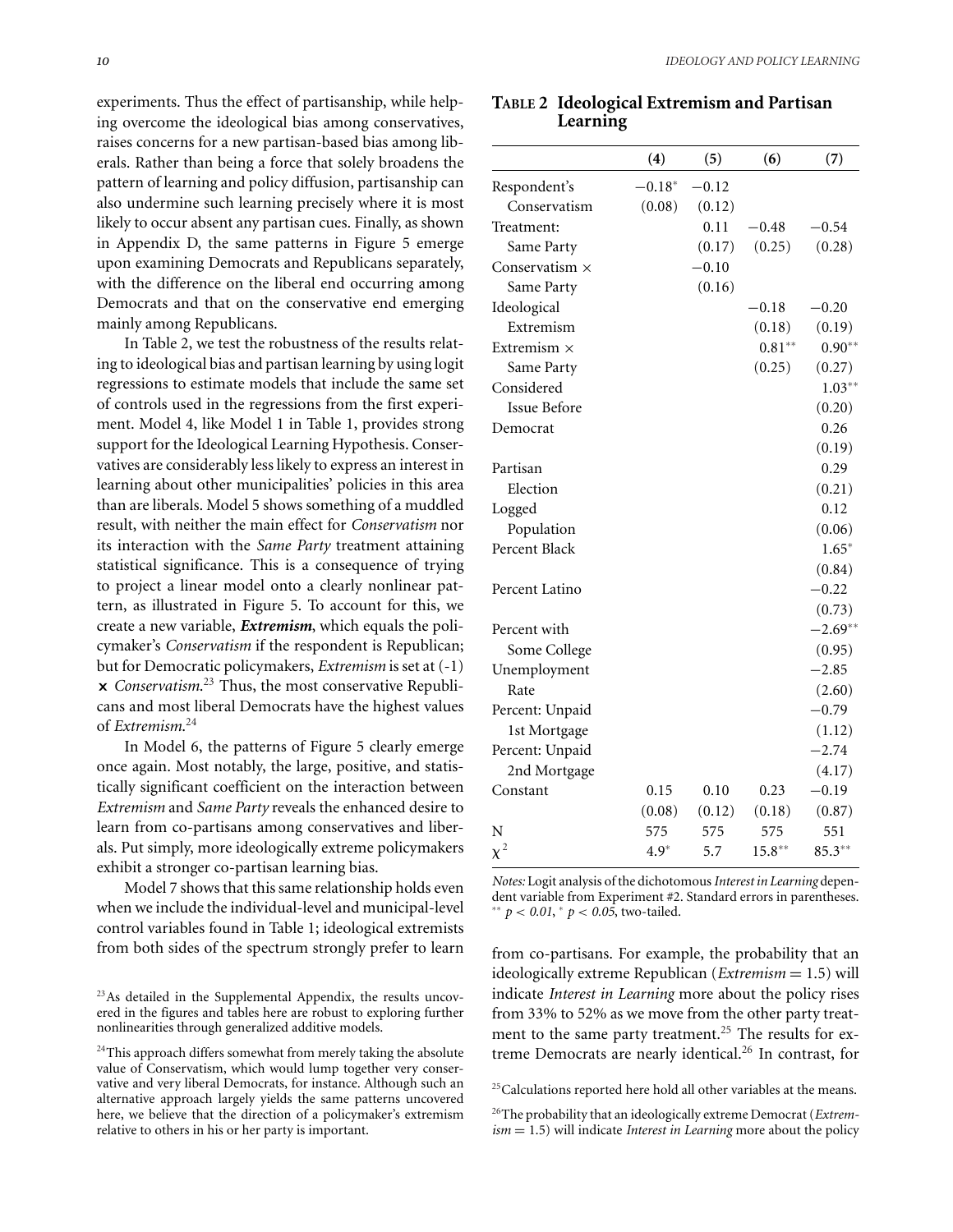the more moderate policymakers of both parties (*Extremism* = 0), *Interest in Learning* is actually lower for co-partisans, consistent with the findings from Figure 5. Taken together, these results offer strong evidence for the Partisanship Overcoming Ideology Hypothesis.

The results from Model 7 also show that prior interest in this issue (*Considered Issue Before* variable) strongly predicts interest in learning more about the policy. This is the same pattern we saw in the first experiment. It is worth reiterating that the experiments involved two different sets of randomly chosen policymakers. Yet in both cases, the policymakers who cared most about this issue were the ones who wanted to learn more. This provides strong evidence that policymakers' desire to learn about the policy (i.e., our dependent variable) captures real engagement with the issue and is not simply cheap talk.

### **Discussion and Future Directions**

In order to gain the benefits of learning-based policy diffusion, ideological-based biases against learning from others must be overcome. These biases are endemic and have a substantial effect on learning and policy diffusion. In the two municipal policy experiments presented here, conservatives were much less willing to learn about others' activist policies. On the basis of our evidence, we would expect that liberals would be similarly averse to learning about conservative, market-based policy interventions, such as privatization of traditionally cityprovided services. If policymakers, both liberal and conservative, are unwilling to learn from others, they stand little chance of adopting somewhat ideologically incongruent but promising policies at home.

However, our experimental manipulations show that these biases against learning can be overcome to a large degree. Emphasizing either the success of these policies or co-partisan experimentation in other communities significantly enhances the willingness of ideologues to learn about others' experiences. Such findings offer clear implications to policy entrepreneurs looking to facilitate the spread of successful policies (e.g., Balla 2001, Haas 1992, Mintrom 1997). That said, there is a subtlety in our findings, in that emphasizing the acceptance of a policy by an opposing party can undermine the learning process among those who would otherwise be interested in learning.

These findings complement and extend earlier scholarship. For example, consistent with previously untested theoretical predictions (Volden, Ting, and Carpenter 2008), we establish that policymakers seek out additional information if the portrayal of the policy as a "success" overcomes their natural disinclination to consider a given intervention. Moreover, learning is conditional not only on ideology but also on partisanship. Both liberal and conservative policymakers are more likely to express an interest in learning from their co-partisans than from those in the opposing party. In contrast, moderates are equally willing to learn from the policy experiments conducted by officials in either political party. Extending observational studies that find enhanced policy adoptions by ideologically similar governments (e.g., Grossback, Nicholson-Crotty, and Peterson 2004), we establish that ideological biases arise at the individual level, early in the diffusion process. Without an intervention, such as an emphasis on consistency with partisan goals or highlighting the policy's success, ideological biases in learning may seriously alter the policy choices entertained by ideologically motivated policymakers.

In reaching these conclusions it is important to note that our study focused on how local officials responded to liberal proposals dealing with zoning and foreclosure policies. More work can be done to test whether the results apply more broadly. Our study provides a template for how to incorporate experimental research design into studies of policy diffusion to better judge the generalizability of our findings and to generate knowledge in entirely new areas. For example, scholars have been interested in discerning among the many possible *mechanisms* that lead to policy diffusion. We focus here on learning; but mechanisms such as competition, imitation, socialization, or coercion could be examined with clever experimental designs. For instance, policymakers could be primed to think about competition with their neighbors through a description of policies designed to lure away businesses. Under what conditions are competitive pressures heightened?

Second, scholars have been interested in the *conditional* nature of policy diffusion. We highlight two such conditions, but there are many others that can be studied carefully through experimental designs. For example, future experiments could manipulate information about the communities that implement the policy in the vignette to assess the role of similarities across governments in learning. Likewise, whether policy entrepreneurs, information clearinghouses, and interest groups are characterized (and perceived) as nonpartisan, as bipartisan, or as made up of co-partisans may influence policymakers' initial consideration of their ideas.

rises from 39% to 59% when moving from the other party treatment to the same party treatment.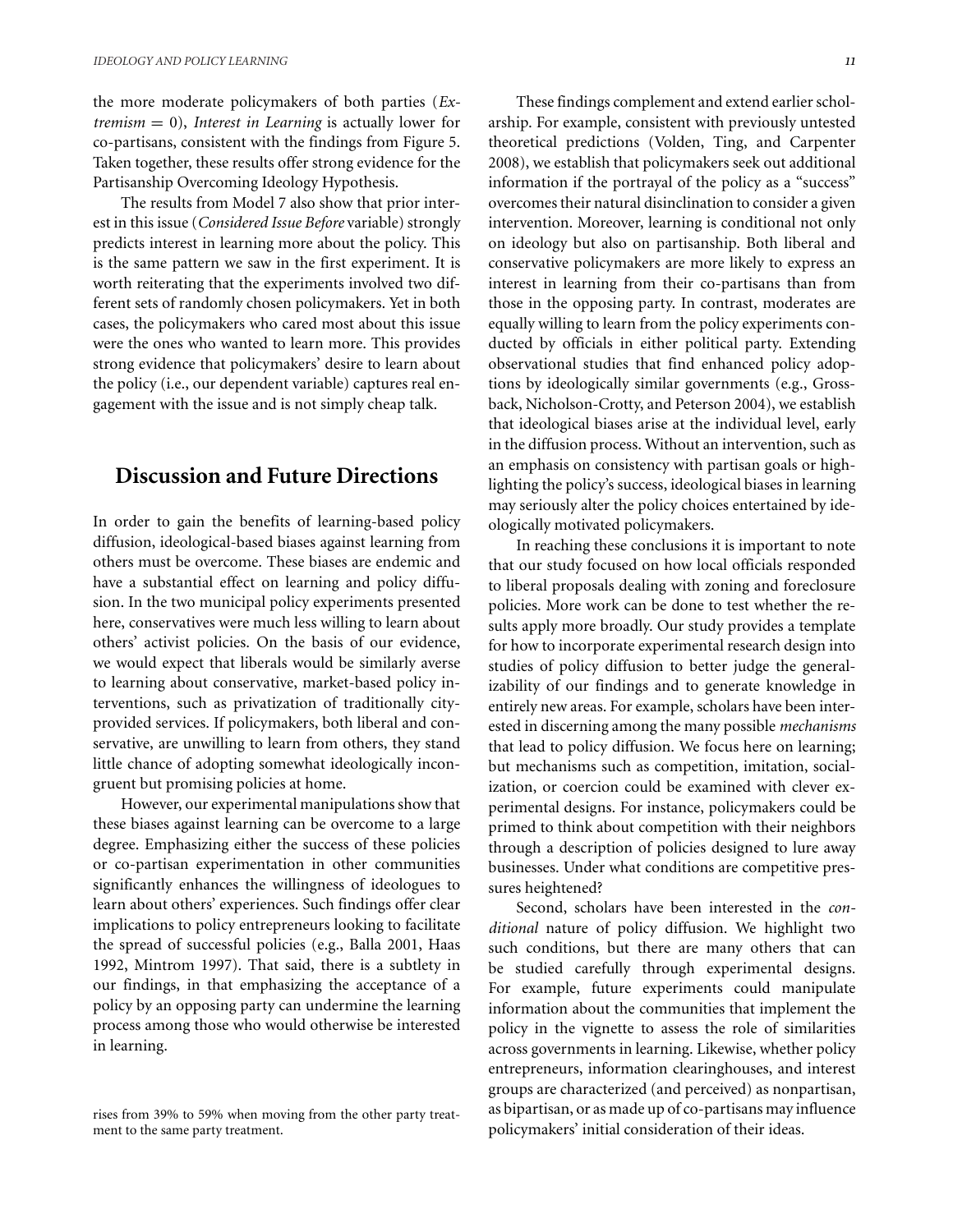Third, the *types* of policies themselves affect the diffusion process and thus merit careful analysis. Future experiments could focus on policies that vary on many additional dimensions, including policy complexity, economic vs. morality policy, perception as a local vs. national issue, or favorability to conservatives rather than liberals, to name but a few. Future experiments could also extend beyond local officials to those at the state or national level, both within the U.S. and beyond, and to other relevant political actors such as bureaucrats or legislative staff members.

While we see fertile ground for experimental research on policy diffusion, ultimately the most useful conclusions will come from uniting theoretical, observational, and experimental approaches. For instance, observational studies have well characterized aggregate decisions at the policy adoption stage in the diffusion process. In contrast, we capture individual interest in learning more about other governments' policy experiences early in the diffusion process. Combining these approaches can foster a better understanding of why the spread of policies appears to be based on the partisanship and ideology of policymakers. Scholars can expand upon this work with observational studies of bill introductions, experimental studies of policy entrepreneurs and interest groups, and theoretical understandings of still other stages of the public policy process. Doing so will allow us to better trace out the causal steps that lead to the interrelated web of policies across governments, and to better understand the politics behind such policy choices.

#### **References**

- Ansolabehere, Stephen, James M. Snyder, Jr., and Charles Stewart, III. 2001. "Candidate Positioning in U.S. House Elections." *American Journal of Political Science* 45(1): 136–59.
- Arceneaux, Kevin, and Martin Johnson. 2013. *Changing Minds or Changing Channels? Partisan News in an Age of Choice*. Chicago: University of Chicago Press.
- Atkeson, Lonna Rae, and Cherie D. Maestas. 2012. *Catastrophic Politics: How Extraordinary Events Redefine Perceptions of Government*. New York: Cambridge University Press.
- Balla, Steven J. 2001. "Interstate Professional Associations and the Diffusion of Policy Innovations." *American Politics Research* 29(3): 221–45.
- Berry, William D., and Brady Baybeck. 2005. "Using Geographic Information Systems to Study Interstate Competition." *American Political Science Review* 99(4): 505–19.
- Boehmke, Frederick J., and Richard Witmer. 2004. "Disentangling Diffusion: The Effects of Social Learning and Economic Competition on State Policy Innovation and Expansion." *Political Research Quarterly* 57(1): 39–51.
- Box-Steffensmeier, Janet M., Laura W. Arnold, and Christopher J.W. Zorn. 1997. "The Strategic Timing of Position Taking in Congress: A Study of the North American Free Trade

Agreement." *American Political Science Review* 91 (2): 324– 38.

- Brooks, Sarah M. 2005. "Interdependent and Domestic Foundations of Policy Change: The Diffusion of Pension Privatization around the World." *International Studies Quarterly* 49(2): 273–94.
- Butler, Daniel M., and David W. Nickerson. 2011. "Can Learning Constituency Opinion Affect How Legislators Vote? Results from a Field Experiment." *Quarterly Journal of Political Science* 6(1): 55–83.
- Carney, Dana R., John T. Jost, Samuel D. Gosling, and Jeff Potter. 2008. "The Secret Lives of Liberals and Conservatives: Personality Profiles, Interactions Styles, and the Things They Leave Behind." *Political Psychology* 29(6): 807–40.
- Case, Anne C., James R. Hines, Jr., and Harvey S. Rosen. 1993. "Budget Spillovers and Fiscal Policy Interdependence: Evidence from the States." *Journal of Public Economics* 52(3): 285–307.
- Clinton, Joshua, Simon Jackman, and Douglas Rivers. 2004. "The Statistical Analysis of RollCall Data."*American Political Science Review* 98(2): 355–70.
- Druckman, James N. 2004. "Political Preference Formation: Competition, Deliberation, and the (Ir)relevance of Framing Effects." *American Political Science Review* 98(4): 671–86.
- Fisher, Samuel H., III, and Rebekah Herrick. 2013. "Old versus New: The Comparative Efficiency of Mail and Internet Surveys of State Legislators." *State Politics & Policy Quarterly* 13(2): 147–62.
- Franzese, Robert J., Jr., and Jude C. Hays. 2008. "Interdependence in Comparative Politics: Substance, Theory, Empirics, Substance." *Comparative Political Studies* 41(4-5): 742–80.
- Gilardi, Fabrizio. 2010. "Who LearnsfromWhat in Policy Diffusion Processes?" *American Journal of Political Science* 54(3): 650–66.
- Graham, Erin, Charles R. Shipan, and Craig Volden. 2013. "The Diffusion of Policy Diffusion Research in Political Science." *British Journal of Political Science* 43(3): 673–701.
- Grimmer, Justin, Solomon Messing, and Sean Westwood. "How Words and Money Cultivate a Personal Vote: The Effect of Legislator Credit Claiming on Constituent Credit Allocation." *American Political Science Review* 106 (4): 703– 719.
- Grossback, Lawrence J., Sean Nicholson-Crotty, and David A.M. Peterson. 2004. "Ideology and Learning in Policy Diffusion." *American Politics Research* 32(5): 521–45.
- Haas, Peter M. 1992. "Epistemic Communities and International Policy Coordination." *International Organization*  $46(1): 1-35.$
- Harden, Jeffrey J. 2013. "Multidimensional Responsiveness: The Determinants of Legislators' Representational Priorities." *Legislative Studies Quarterly* 38(2): 155–84.
- Iyengar, Shanto, and Kyu S. Hahn. 2009. "Red Media, Blue Media: Evidence of Ideological Selectivity in Media Use." *Journal of Communication* 59(1): 19–39.
- Karch, Andrew. 2007. *Democratic Laboratories: Policy Diffusion among the American States*. Ann Arbor: University of Michigan Press.
- Lavine, Howard, Christopher Johnston, and Marco Steenbergen. 2012. *The Ambivalent Partisan: How Critical Loyalty Promotes Democracy*. Oxford: Oxford University Press.